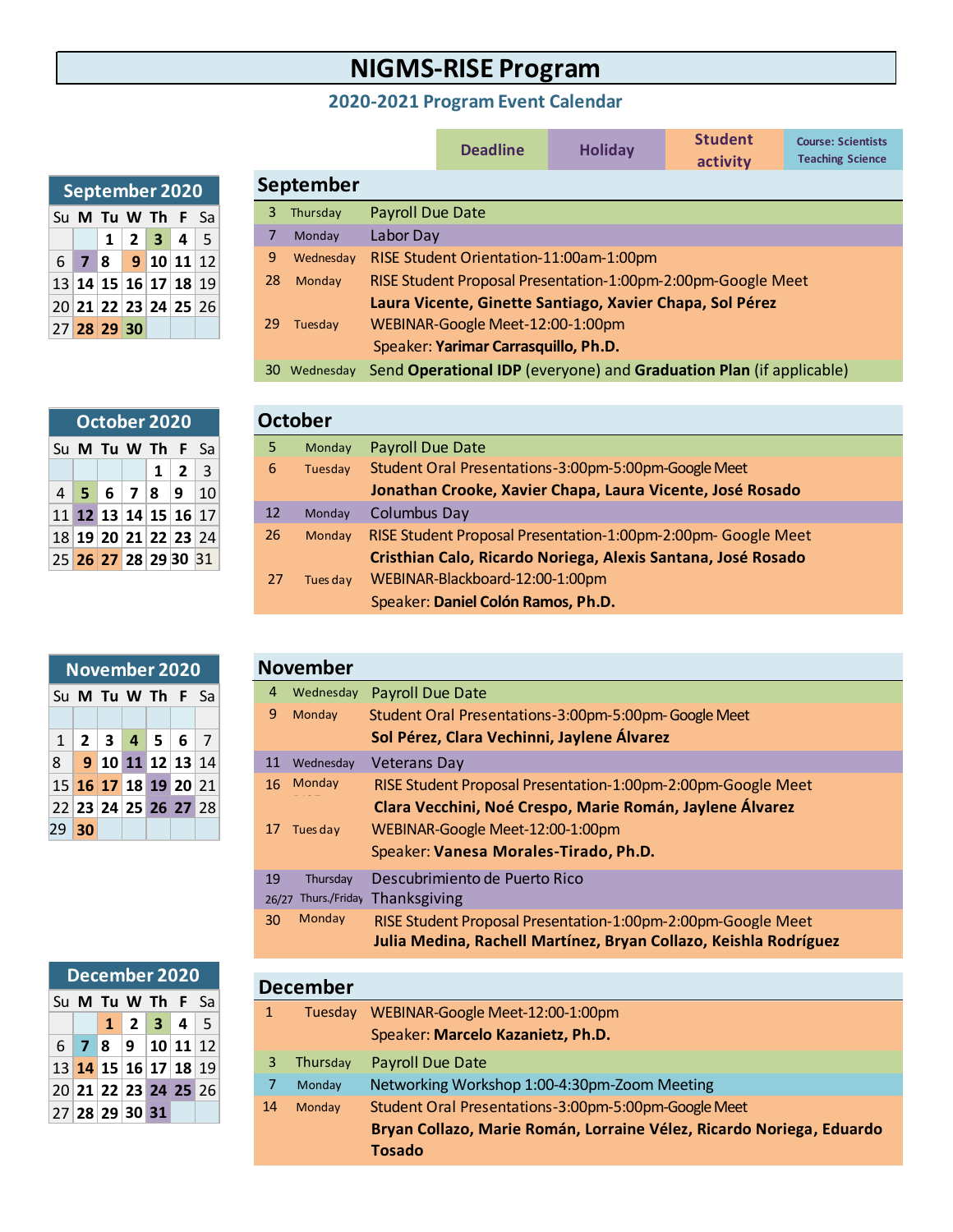| 24 | Thursday | <b>Christmas Eve</b> |
|----|----------|----------------------|
| 25 | Friday   | Christmas Day        |

Thursday New Year's Eve

## **\*During the second semester a course on Rigor and Reproducibility in Biomedical Research will be offered to RISE students. Schedule will be decided later.**

|    | January 2021           |  |                   |
|----|------------------------|--|-------------------|
|    | Su M Tu W Th F Sa      |  |                   |
|    |                        |  | $1 \vert 2 \vert$ |
|    | 3 4 5 6 7 8 9          |  |                   |
|    | $10$ 11 12 13 14 15 16 |  |                   |
|    | 17 18 19 20 21 22 23   |  |                   |
|    | 24 25 26 27 28 29 30   |  |                   |
| 31 |                        |  |                   |

|    |  | February 2021                                                       |  |  |
|----|--|---------------------------------------------------------------------|--|--|
|    |  | Su M Tu W Th F Sa                                                   |  |  |
|    |  | $1 \mid 2 \mid 3 \mid 4 \mid 5 \mid 6$                              |  |  |
|    |  | $7 \,   \, 8 \,   \, 9 \,   \, 10 \,   \, 11 \,   \, 12 \,   \, 13$ |  |  |
|    |  | 14 15 16 17 18 19 20                                                |  |  |
|    |  | 21 22 23 24 25 26 27                                                |  |  |
| 28 |  |                                                                     |  |  |

|  | March 2021                                                          |  |  |
|--|---------------------------------------------------------------------|--|--|
|  | Su M Tu W Th F Sa                                                   |  |  |
|  | $1 \t2 \t3 \t4 \t5 \t6$                                             |  |  |
|  | $7 \,   \, 8 \,   \, 9 \,   \, 10 \,   \, 11 \,   \, 12 \,   \, 13$ |  |  |
|  | 14 15 16 17 18 19 20                                                |  |  |
|  | 21 22 23 24 25 26 27                                                |  |  |
|  | 28 29 30 31                                                         |  |  |
|  |                                                                     |  |  |

| January     |                                                                       |
|-------------|-----------------------------------------------------------------------|
| 1 Friday    | New Year's                                                            |
| 6 Wednesday | Día de Reyes                                                          |
| 11 Monday   | Payroll Due Date                                                      |
| 18 Monday   | Martin Luther King Jr. Day                                            |
| 25 Monday   | RISE Student Proposal Presentation-1:00pm-2:00pm-Google Meet          |
|             | Jonathan Crooke, Valeria De La Rosa, Yesenia Acevedo, Daisy Consuegra |
| 26 Tues day | WEBINAR-Google Meet-12:00-1:00pm                                      |
|             | Speaker: Johnny Figueroa, Ph.D.                                       |

| February    |                                                              |  |  |  |
|-------------|--------------------------------------------------------------|--|--|--|
| 3 Wednesday | Payroll Due Date                                             |  |  |  |
| Monday      | Student Oral Presentations-3:00pm-5:00pm-Google Meet         |  |  |  |
|             | Julia Medina, Ginette Santiago, Valeria De La Rosa           |  |  |  |
| 15 Monday   | President's Day                                              |  |  |  |
| 22 Monday   | RISE Student Proposal Presentation-1:00pm-2:00pm-Google Meet |  |  |  |
|             | Lorraine Vélez, Alexandra Torres, Nicole Marzán, María López |  |  |  |
| 23 Tues day | WEBINAR-Google Meet-12:00pm-1:00pm                           |  |  |  |
|             | Speaker: Leyao Wang, Ph.D.                                   |  |  |  |
|             |                                                              |  |  |  |

| <b>March</b>   |           |                                                                     |  |  |  |
|----------------|-----------|---------------------------------------------------------------------|--|--|--|
| $\mathbf{1}$   | Monday    | Student Oral Presentations-3:00pm-5:00pm-Google Meet                |  |  |  |
|                |           | Jorge Martínez, Rachell Martínez, Keishla Rodríguez, Mario Lloret   |  |  |  |
| $\overline{2}$ | Tuesday   | Citizenship Day                                                     |  |  |  |
| 3              | Wednesday | Payroll Due Date                                                    |  |  |  |
| 8              | Monday    | RISE Student Proposal Presentation-1:00pm-2:00pm- Google Meet       |  |  |  |
|                |           | Gabriel Borges, Mariangeli Moneró, Joseline Serrano, Jorge Martínez |  |  |  |
| 9              | Tues day  | WEBINAR-Google Meet-12:00-1:00pm                                    |  |  |  |
|                |           | <b>Speaker: Shawn Murphy</b>                                        |  |  |  |
| 22             | Monday    | Abolition of slavery                                                |  |  |  |
| 26             | Friday    | <b>Operational IDP Due Date</b>                                     |  |  |  |